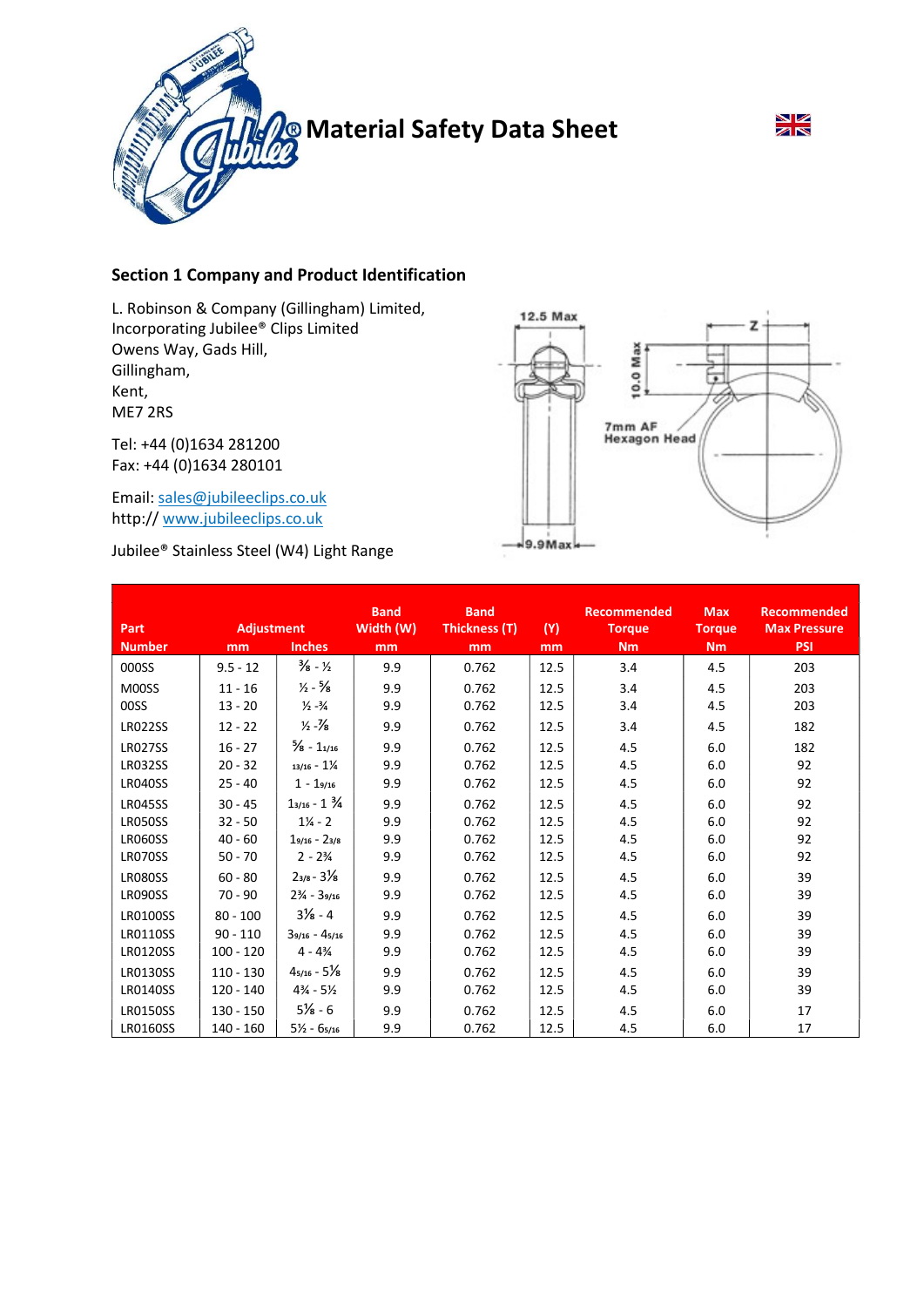# Section 2 Composition/Information on Ingredients

Composition/Information on constituents of iron alloy.

| Manganese | $< 11\%$ |
|-----------|----------|
| Chromium  | $< 30\%$ |
| Nickel    | $< 38\%$ |
| Mo        | $< 8\%$  |

Other elements vary such as Si, Cu, Ti, in each alloy composition and are generally not classified as hazardous, or are below the concentration levels for classification of these alloys as hazardous, and are not subject to recognised exposure limits.

#### Section 3 First Aid Measures

| Inhalation: | There are no specific symptoms associated with steel in the product forms. |
|-------------|----------------------------------------------------------------------------|
| Skin:       | There are no specific symptoms associated with steel in the product forms. |
| Eyes:       | Not applicable.                                                            |
| Ingestion:  | Not applicable.                                                            |

#### Section 4 Fire Fighting Measures

Non flammable

## Section 5 Handling and Storage

Store in a dry area

### Section 6 Physical and Chemical Properties

| Colour:           | Metallic grey/sliver |
|-------------------|----------------------|
| Odour:            | None                 |
| Form/state:       | Solid                |
| Melting point:    | 1454 °C              |
| Max service temp: | 870 °C               |
| Min service temp: | $-196 °C$            |
| Magnetism:        | $1.008 \mu$          |
| Resistance:       | $72 \mu\Omega$       |
| Density:          |                      |
|                   | 8.03 $g/cm^{3}$      |

#### Section 7 Stability and Reactivity

| Stability:            | Stable in normal condition                                           |
|-----------------------|----------------------------------------------------------------------|
| Reacts with:          | Reacts with strong acids, and hydrogen is then one of the substances |
|                       | emitted.                                                             |
| Corrosion Resistance: | NSS 1000hours                                                        |

#### Section 8 Toxicological Information

Nickel is classified as a skin sensitizer however numerous patch tests have established that most stainless steels do not cause sensitization, but a few types may result in allergic skin reactions in sensitized individuals after prolonged contact.

No carcinogenic effects resulting from exposure to stainless steels have been reported, either in epidemiological studies or in tests with animals.